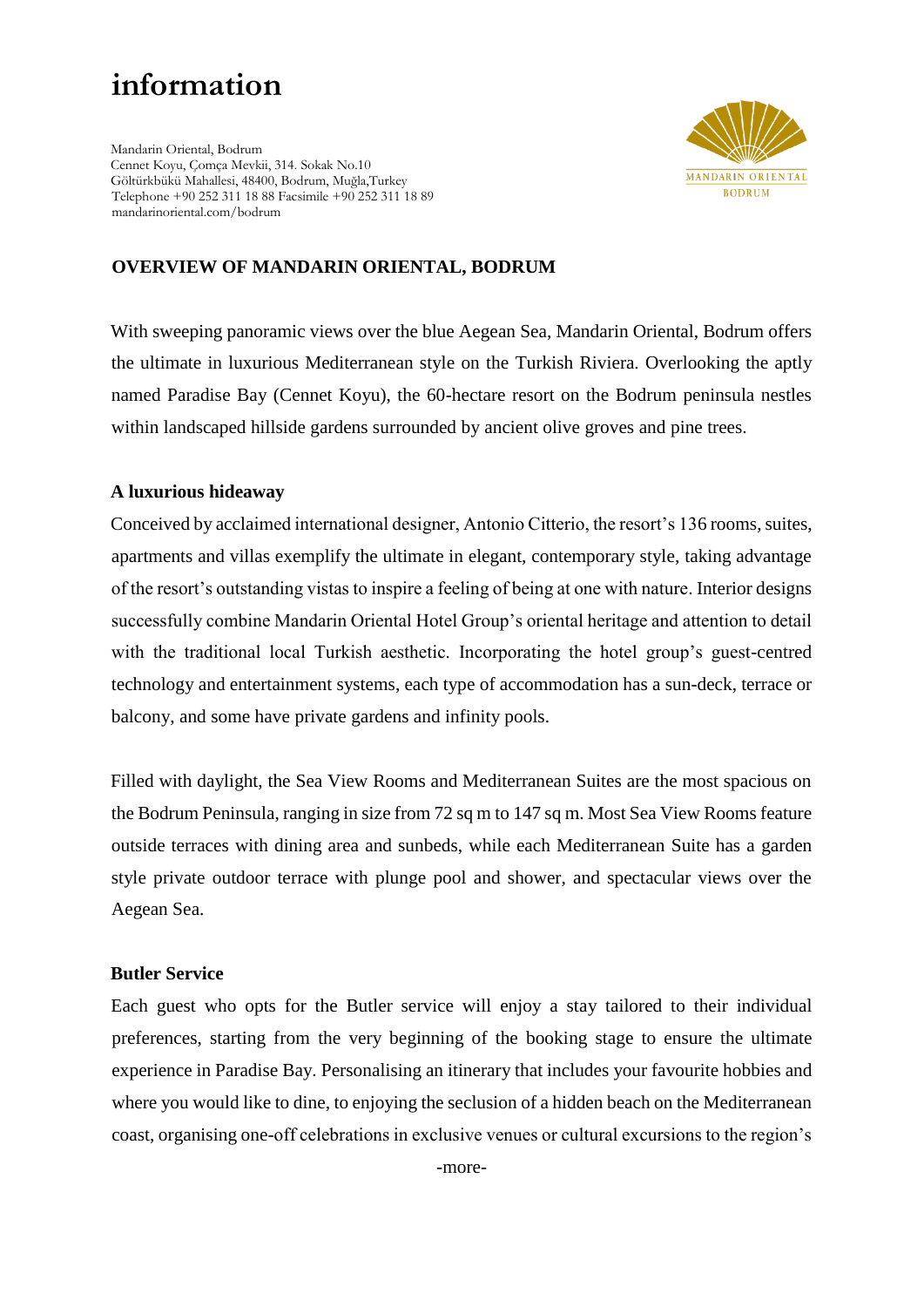

Page 2

historical landmarks. The Butler service is the ultimate way to enjoy Mandarin Oriental's blissful location and services whilst having every aspect of your stay taken care of down to the finest detail making you wish you could take your Butler home with you.

## **Cutting-edge dining facilities**

With nine bars and restaurants, Mandarin Oriental, Bodrum offers a broad range of innovative cuisine prepared by celebrity chefs and served in stylish and sophisticated surroundings overlooking the sea. Contributing to the vibrancy of the local dining scene the resort's Trattoria style Italian restaurant, Assaggio, serves authentic, heart-warming regional fare in a relaxed setting, while Japanese restaurant, Kurochan by IOKI, offers contemporary Japanese cuisine.

All-day dining restaurant, Sofra, serves local and international specialties, including the region's best Turkish breakfast. Mouthwatering artisan breads, chocolates, pastries and macaroons can be found at The Mandarin Cake Shop, while the stylish Blue Beach Club & Bar and Pool Bar & Restaurant provide tasty snacks, tapas, mezzes and cocktails.

The resort's flagship restaurant, the casual Bodrum Balıkçısı, offers traditional Turkish fish and seafood dishes with a modern twist, while Mandarin Bar serves enticing cocktails in a chic, contemporary environment.

## **Kids Activities**

Centering on its private white sand beach and long shoreline, the resort's many leisure pursuits range from diving and snorkeling to tennis and basketball. Managed jointly with GymBoree, the resort's children's recreational groups include the Kids Club for 3 to 12-year olds, which features a fun and educational range of arts and crafts, nature and sports activities that are sure to introduce little ones to new discoveries and friendships.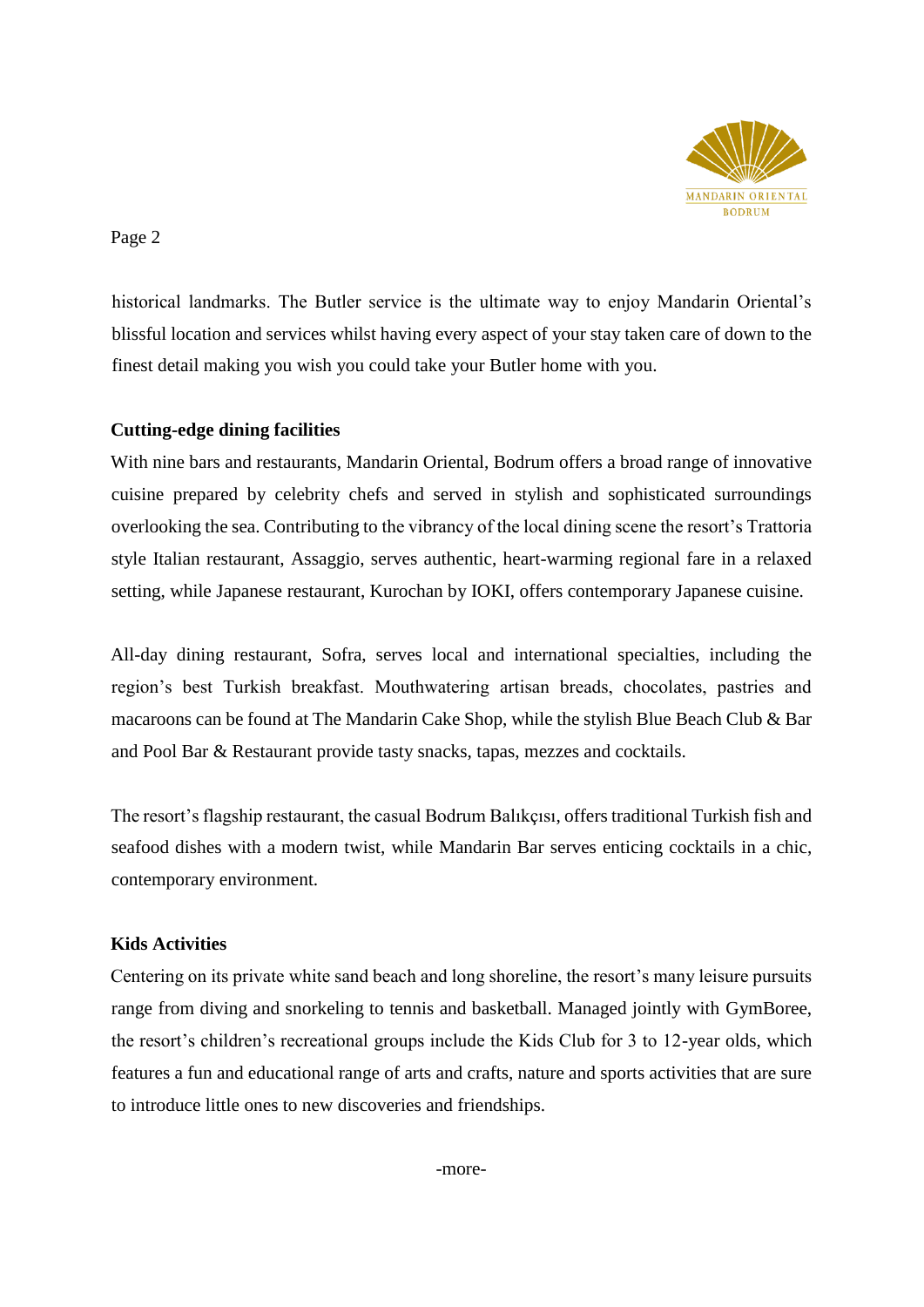

Page 3

## **Spa and leisure facilities**

Winner of the spa category at the International Hotel Awards 2018, The Spa at Mandarin Oriental, Bodrum offers the most comprehensive range of wellness, beauty and massage programmes in the region, including Mandarin Oriental Hotel Group's award winning holistic signature spa treatments. The Spa uses olive oil, sage and lavender from the resort's gardens as ingredients in its own natural, handmade remedies. Centuries-old Turkish water therapies can be experienced in The Spa's stunningly designed hammams.

Benefitting from its secluded location on a hillside ridge overlooking a verdant green valley and the azure Aegean Sea, the spacious 2,700 sq m spa is spread over two floors. In addition to 8 treatment rooms, including five individual cabins, 3 beauty rooms and 4 outdoor cabanas with expansive terraces, The Spa's other amenities include hammams with private scrub rooms, an indoor swimming pool and vitality pool. A Pilates and yoga studio form part of its fitness facilities.

Skincare products used in the resort's spa treatments are made from the highest quality organically grown plants, known for their purity, potency and therapeutic qualities. These include Mandarin Oriental's signature product line developed specifically for the Group by London-based award-wining company, Aromatherapy Associates.

The resort's abundant leisure amenities centre on its expansive stretch of shoreline and a private beach. The Resort Lifestyle Lounge offers activities ranging from scuba diving and snorkelling to sailing and fishing and has wooden jetties for zodiac boat transfers. Sports facilities include two tennis courts and a basketball court, a jogging path along Paradise Bay, and multiple swimming pools. Guests can embark on a range of lifestyle experiences, such as tours by helicopter or aboard a traditional Turkish sailboat called a gullet.